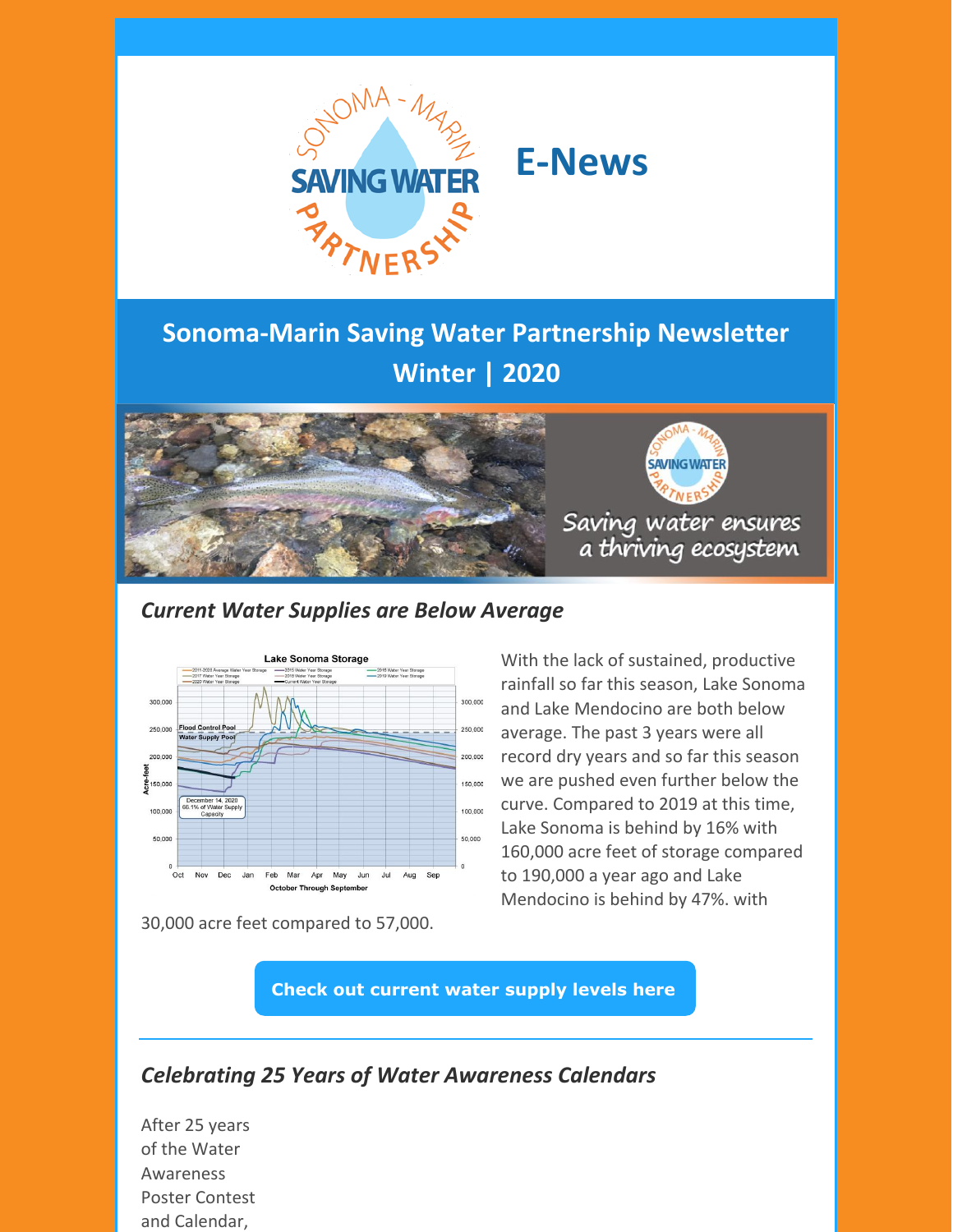we are saying farewell as we welcome a new program titled, *A Call To Action,* which will encourage



students to carry out a project that addresses a local environmental challenge. More details to come in 2021.

Celebrating 25 Years of Water Awareness!



Check with your [Partnership](https://gcc02.safelinks.protection.outlook.com/?url=http%3A%2F%2Fwww.savingwaterpartnership.org%2Fpartner%2F&data=04%7C01%7CKristine.Loomis%40scwa.ca.gov%7C104e6813ebee4e54552708d8a3320f0a%7Cc93b7179f57841648fe1c2704c730887%7C0%7C0%7C637438782708065083%7CUnknown%7CTWFpbGZsb3d8eyJWIjoiMC4wLjAwMDAiLCJQIjoiV2luMzIiLCJBTiI6Ik1haWwiLCJXVCI6Mn0%3D%7C3000&sdata=TIyRUr%2F7iCbafGE9oh9bVqKkMlmozB1WrMZnEZ%2BR8Cw%3D&reserved=0) office about getting a copy of your own.

# *Santa Rosa Water Offering FREE Home WaterSmart Survey Kits*

The City of Santa Rosa is now offering their water customers free, contactless delivery of their Home WaterSmart kits to customers interested in reducing their indoor water use.

Each do-it-yourself kit includes instructions, a Home WaterSmart Survey form to document the check-up, a flow bag for determining the flow rates of fixtures, dye tabs to test toilets for leaks, literature on how to find and fix leaks, and information about other Water Use Efficiency rebates and programs. To request a kit, please call Water Use Efficiency at (707) 543-3985 or email [watersmart@srcity.org](mailto:watersmart@srcity.org).



**Click here to find out [more](https://srcity.org/3206/WaterSmart-Check-up)**

#### *Eco-Friendly Garden Tour Goes Virtual!*



The 2021 Eco-Friendly Garden Tour will take place online and will include video tours of ecological, sustainable gardens throughout Sonoma and Marin counties. We are excited to partner with Brown Barn Films in production of the garden videos.

The tour will be posted on the Sonoma-Marin Saving Water Partnership <u>[website](http://www.savingwaterpartnership.org/eco-friendly-garden-tour/)</u> on May 15 <sup>th</sup> 2021.

The Sonoma-Marin Saving Water Partnership is still looking for inspiring low water use gardens to include on the Tour. Now through the end of January, nominate a garden!